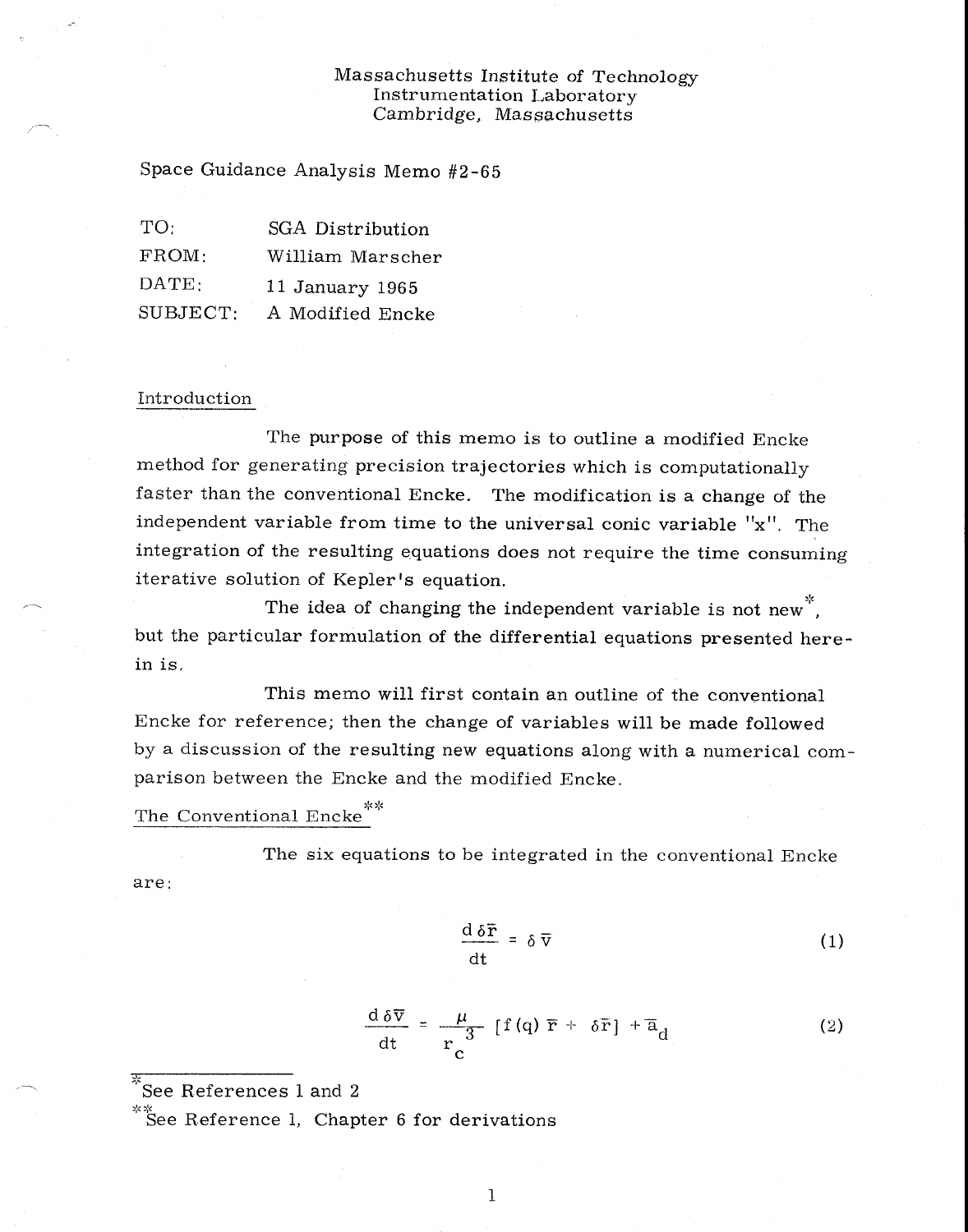where:

$$
\mu = \text{Mu of the primary body}
$$

 $t = Time$ 

 $\overline{\mathrm{r}}_{\mathrm{c}}$ Osculating conic position  $=$ 

 $\overline{v}_c$ Osculating conic velocity  $\equiv$ 

 $\overline{\mathbf{r}}$  $\equiv$ True position

 $\overline{\mathrm{v}}$ True velocity  $\equiv$ 

- $\delta \overline{r}$  = Encke position deviation,  $\overline{r}$   $\overline{r}_c$
- $\delta \overline{v}$  = Encke velocity deviation,  $\overline{v}$   $\overline{v}_c$
- $\overline{a}_{d}$  = Acceleration due to disturbing bodies usually a function of r and t

$$
f(q) = \frac{q(3 + 3q + q^{2})}{1 + (1 + q)^{3/2}}
$$

$$
q = \frac{(\delta \overline{r} - 2\overline{r}) \cdot \delta \overline{r}}{\overline{r} \cdot \overline{r}}
$$

The computation of  $\overline{r}_{c}$  and  $\overline{v}_{c}$  is made by first iteratively solving Kepler's equation below, for "x"

$$
\sqrt{\mu} t_r = \frac{\overline{r}_0 \cdot \overline{v}_0}{\sqrt{\mu}} x^2 C(\alpha x^2) + (1 - r_0 \alpha) x^3 S(\alpha x^2) + r_0 x
$$
 (3)

where

 $\overline{\ }$  Time since rectification r  $\overline{r}_0$  = Position at rectification  $\overline{v}_0$  = Velocity at rectification  $\alpha$  = 1/a, a = semimajor axis based on  $\overline{r}_0$  and  $\overline{v}_0$ 

And then explicitly computing  $\overline{r}_{c}$  and  $\overline{v}_{c}$  where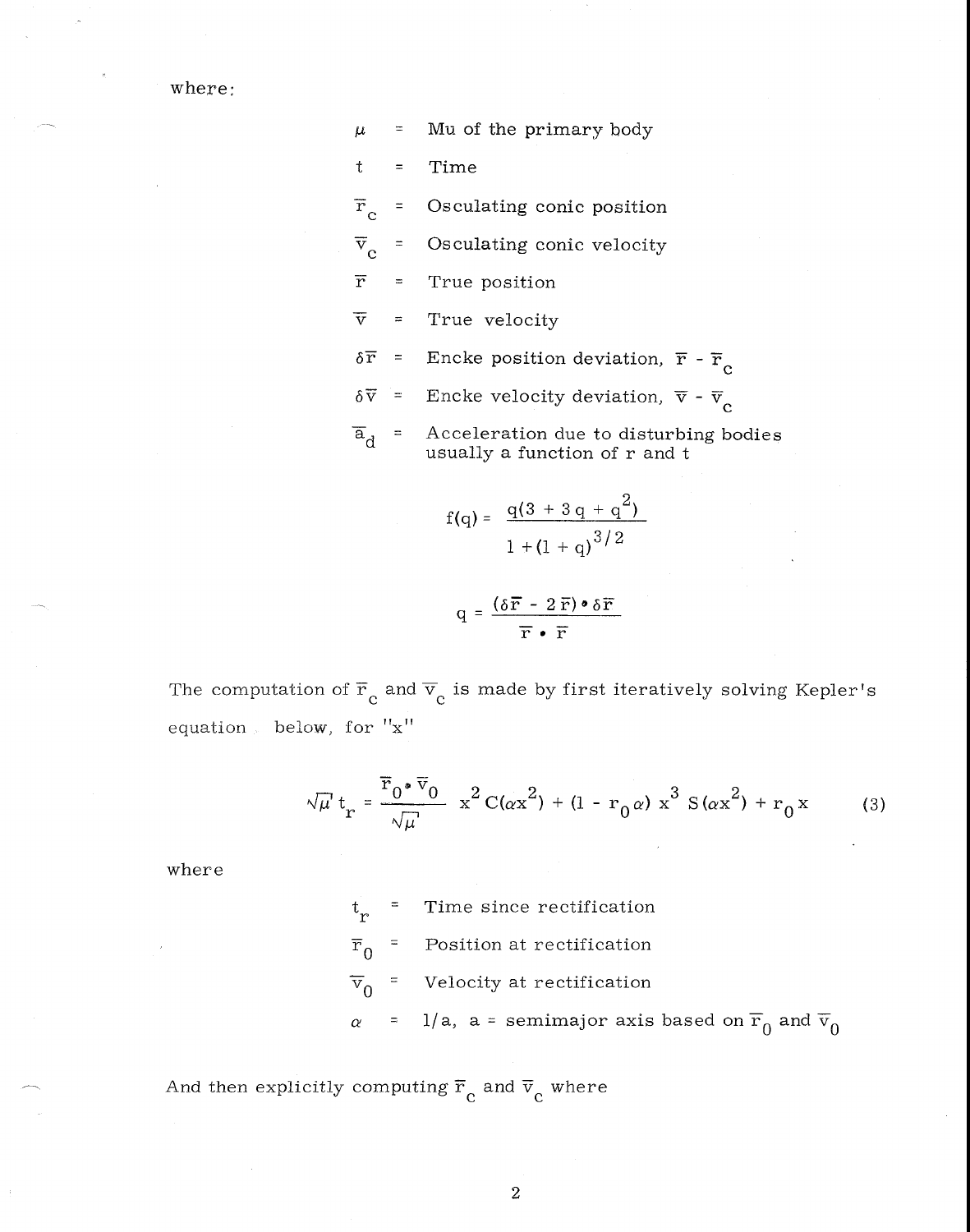$$
\overline{r}_{\rm c} = \left[1 - \frac{x^2}{r_0} C(\alpha x^2)\right] \overline{r}_0 + \left[t_{\rm r} - \frac{x^3}{\sqrt{\mu}} S(\alpha x^2)\right] \overline{v}_0 \tag{4}
$$

$$
\overline{v}_c = \frac{\sqrt{\mu}}{r_c} \left[ \alpha x^3 S(\alpha x^2) - x \right] \overline{r}_0 + \left[ 1 - \frac{x^2}{r_c} C(\alpha x^2) \right] \overline{v}_0 \qquad (5)
$$

## Change of Independent Variable

The independent variable will now be changed from "t" to " $x$ ". This is done to eliminate the iterative solution of Eq. (3). The change is easily made by recognizing that

$$
\frac{d \delta \overline{r}}{dx} = \frac{d \delta \overline{r}}{dt} \frac{dt}{dx}
$$
 (6)

$$
\frac{d \delta \overline{v}}{d \chi} = \frac{d \delta \overline{v}}{dt} \frac{dt}{dx}
$$
 (7)

$$
\frac{dt}{dx} = \frac{r_c}{\sqrt{\mu}}
$$
 (8)

Thus x becomes the independent variable by simply multiplying (1) and (2) by (8). The remainder of the computation remains the same with the exception that time can now be computed explicitly using Eq. (3). Should it be desired to terminate the integration at a desired time, it is a simple matter to test the computed time and, if it exceeds the desired time, to solve Eq. (3), as in the conventional Encke, iteratively for the " $x$ " which will produce the desired time.

In the conventional Encke, the allowable integration time step for a constant truncation error was found to be<sup>\*</sup>:

$$
\Delta t = \frac{K}{\sqrt{\mu}} r_b^{3/2}
$$
 (9)

where:

 $\Delta t$  = Max allowable integration step

K = Emperical constant

 $r<sub>h</sub>$ Distance from primary body

See Appendix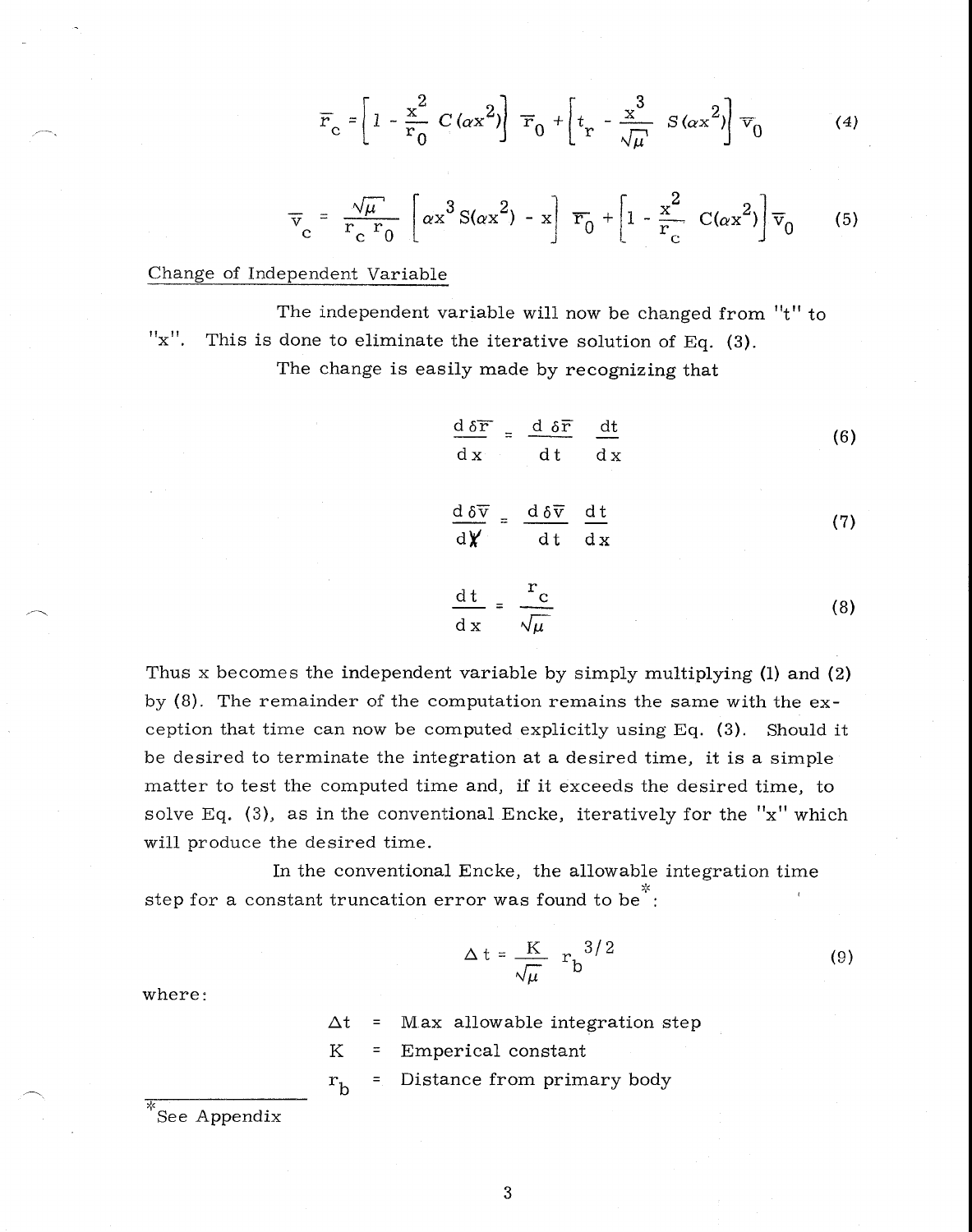K is established by a doubling and halving integration. The corresponding "x" step can be computed to be (substituting Eq.  $(8)$  into Eq.  $(9)$ ):

$$
\Delta x = K r^{1/2} \tag{10}
$$

Thus, the  $\Delta x$  step, which varies as  $r^{1/2}$ , produces the same time step as the conventional Encke produces. Also, it is interesting to note that the  $\Delta x$  step is independent of mu, which the time step was not.

#### Numerical Comparison of the Modified Encke and the Conventional Encke

The modified Encke was run in the doubling and halving mode with the same initial conditions and for the same time of flight that produced the results outlined in SGA Memo #60-64 for the conventional Encke. The trajectory travels from the earth to the moon's sphere of influence in approximately 58 hours.

The following is a comparison of the results:

a) Number of Time Steps:

Conventional Encke  $\sim$  40

Modified Encke  $\sim$  40

## b) Final Conditions (Miles and Hours):

| Conventional Encke Position | 204024.7817 85024.97463 |             | 37052.37272 |
|-----------------------------|-------------------------|-------------|-------------|
| Modified Encke Position     | 204025.0081             | 85025.00914 | 37052.37926 |
| Difference Encke Position   | $-0.2264$               | $-.02451$   | $-.00654$   |
|                             |                         |             |             |
| Conventional Encke Velocity | 1861.927370             | 1118.695832 | 565.9181469 |
| Modified Encke Velocity     | 1861.932431             | 1118.697141 | 565.9186049 |
| Difference Encke Velocity   | $-.005061$              | $-.001309$  | $-.0004580$ |

#### c) Time Step History

The attached curve presents the time step history as a function of distance from the earth for both the conventional and modified Encke, along with the  $\Delta x$  step history. Note that  $\Delta t$  and  $\Delta x$  varies approximately as  $r^{3/2}$  and  $r^{1/2}$  respectively. Which of the two methods is more accurate is a moot point.

 $\overline{4}$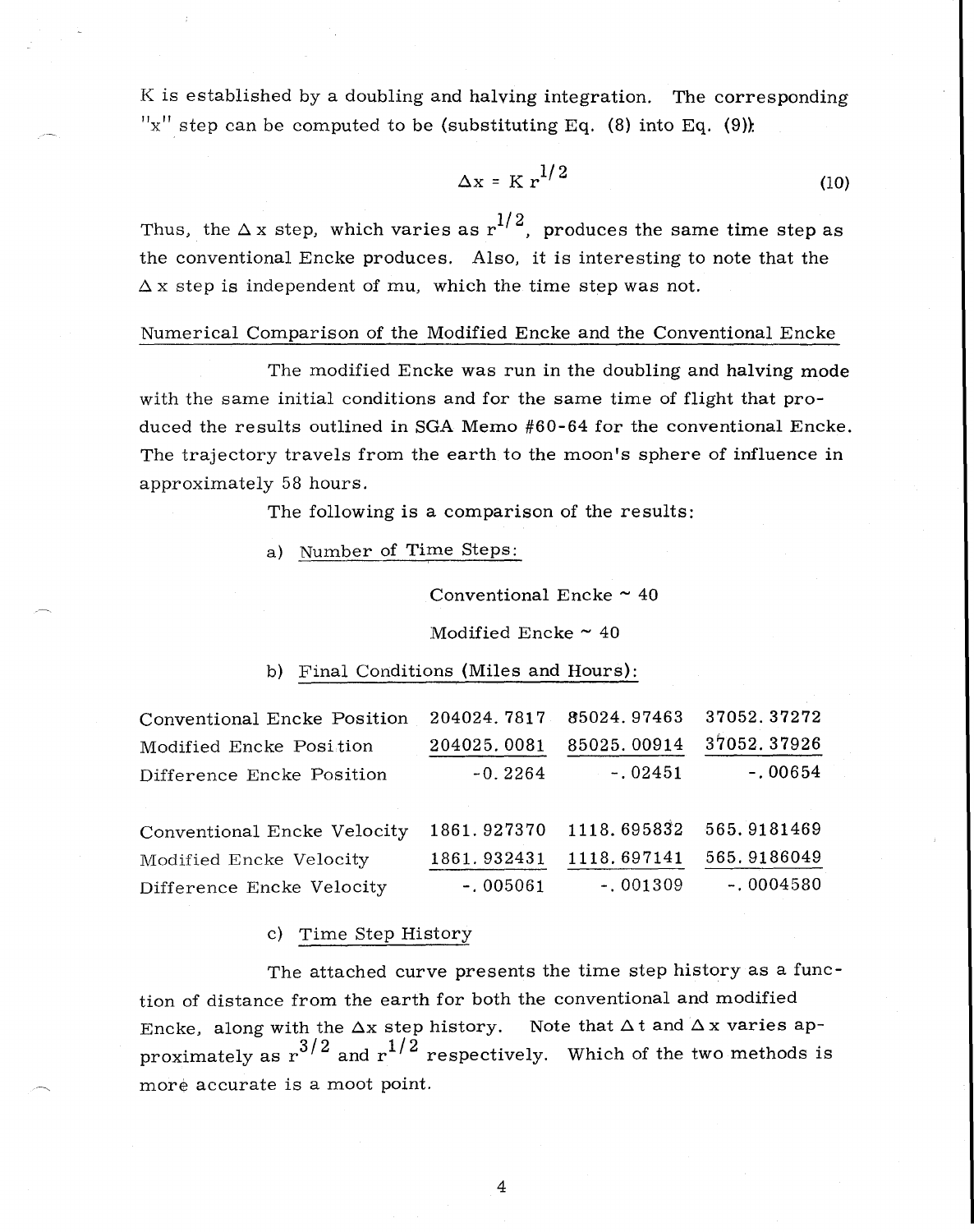

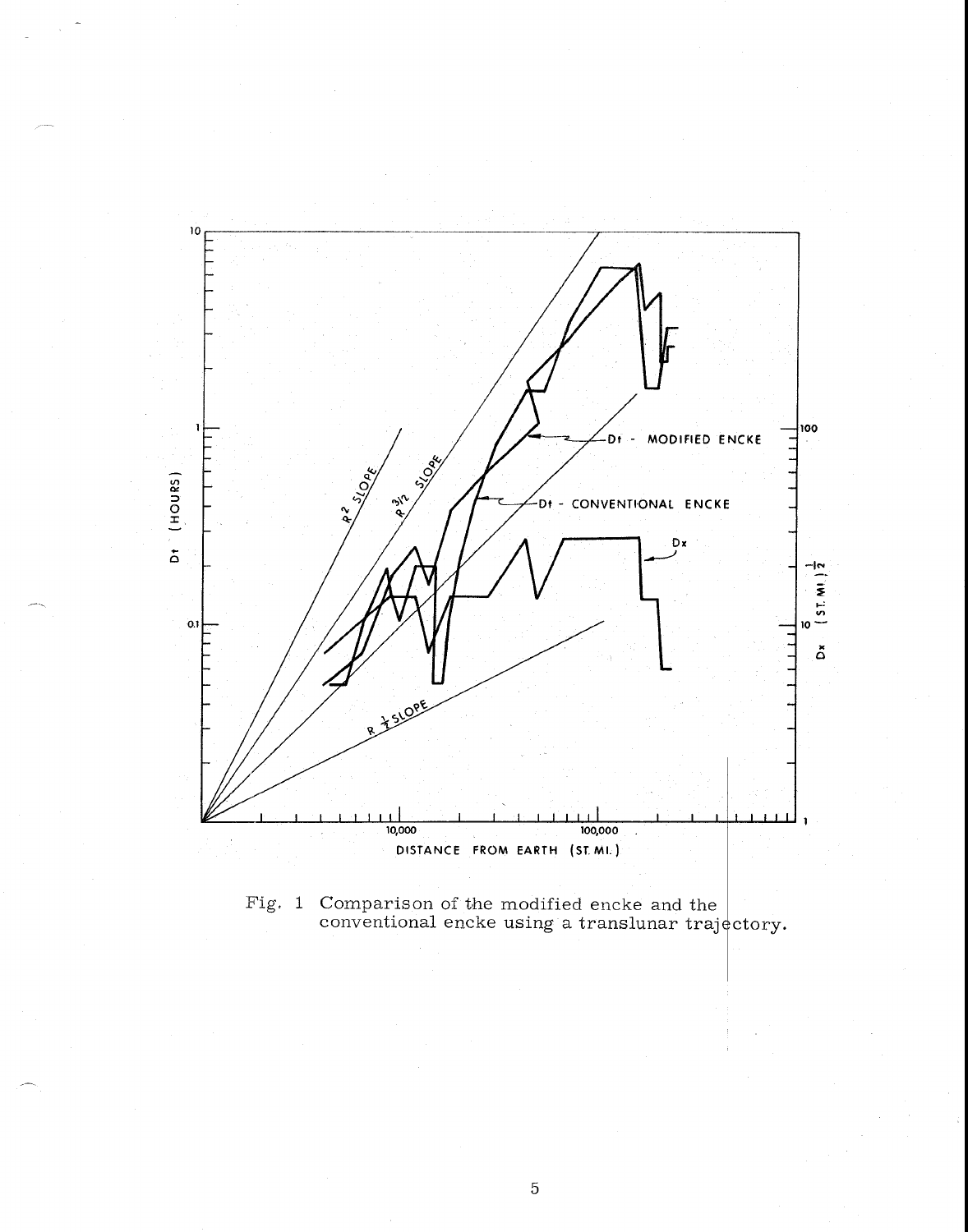# References

- 1, Battin, R. H. , Astronautical Guidance, McGraw-Hill Book Company, Inc. , New York, New York, 1964.
- 2. Ralston and Wilf, Editors, Mathematical Methods for Digital Computers, John Wiley and Son, Inc, , New York, New York, 1960.
- 3, Moore, W. F. , An Encke Method Adapted to Mission Analysis, Sept. 2, 1964, Unpublished.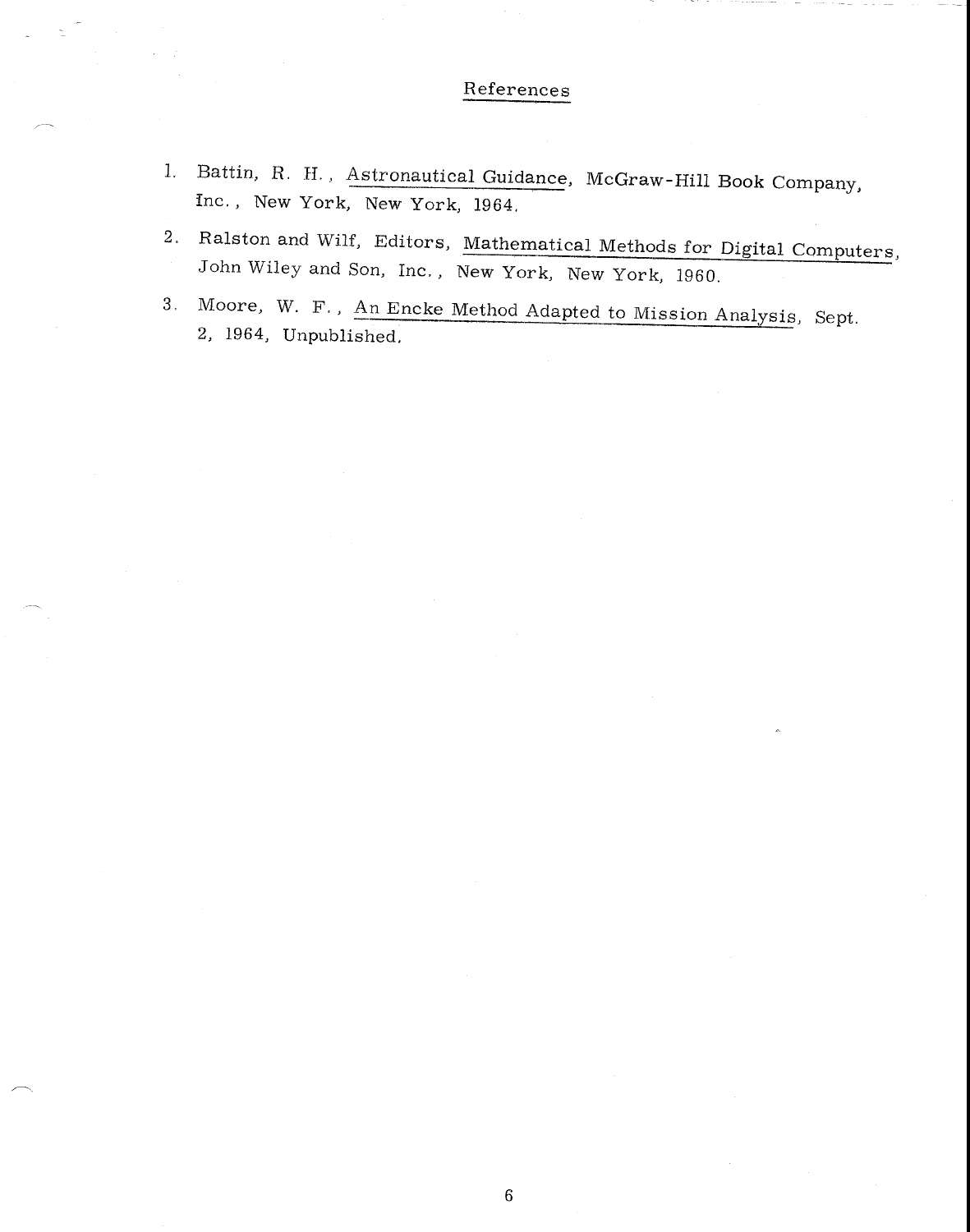# Appendix

One can, without too much trouble, convince oneself that Eq. (9) is proper.

The truncation error resulting from the numerical integration of a first order differential equation can be expressed as follows:

$$
e \approx k \Delta t^{p+1} f^{p+1}
$$
 (1a)

where

|  |  |  |  |  | the order of the integration |
|--|--|--|--|--|------------------------------|
|--|--|--|--|--|------------------------------|

truncation error  $\mathbf{e}$  $\equiv$ 

error constant, dependent on integration  $\bf k$  $\equiv$ method

 $\Delta t$  = independent variable<br>  $f^{p+1}$  = (p + 1) th derivative  $(p + 1)$  th derivative of the equation be integrated

One can let  $p = 4$  and select the following equations, which are the very familiar two dimensional equations of motion of a conic, to illustrate the point:

$$
\frac{d\mathbf{r}_x}{dt} = \sqrt{\frac{\mu}{p}} \frac{e}{2} \sin(2f) - \frac{\sqrt{\mu p}}{r} \sin(f) \qquad (2a)
$$

$$
\frac{d r}{dt} = \sqrt{\frac{\mu}{p}} e \sin^2(f) + \frac{\sqrt{\mu p}}{r} \cos(f)
$$
 (3a)

$$
\frac{d v_x}{dt} = - \frac{\mu \cos(f)}{r^2}
$$
 (4a)

$$
\frac{d v_y}{dt} = -\frac{\mu \sin(f)}{r^2}
$$
 (4a)

 $*\overline{\ }$ See Reference 2